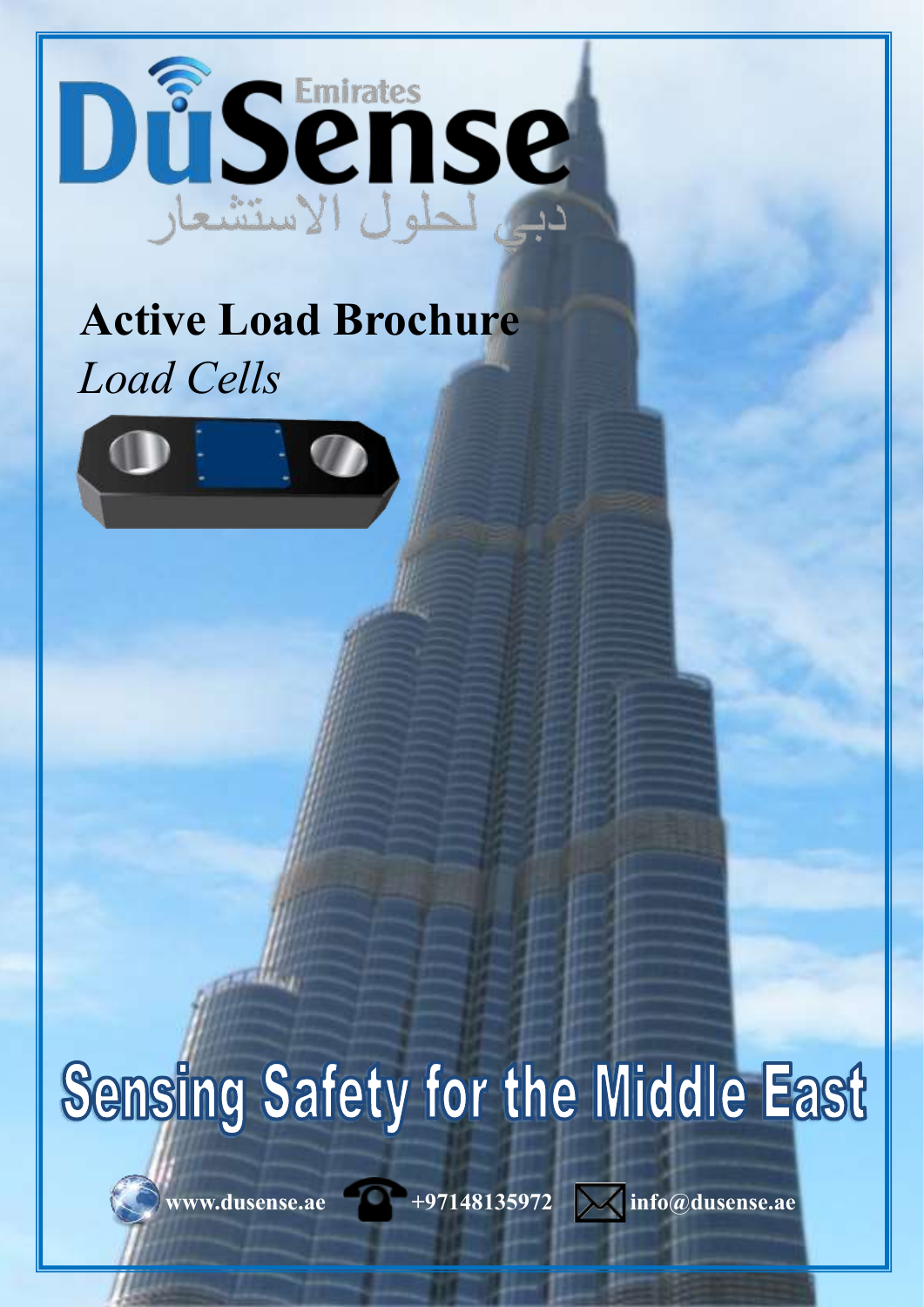





Load Measuring Shackles

**Du**Sense is Middle-East Agent by Active Load to provide complete transducer solution designing and manufacturing strain gauge transducers.

Strain gauge transducers are designed to be Load Cells, Force Sensors, Torque Sensors, Pressure Transducers and any other strain related product.

Active Load will incorporate the strain gauge cells with a strain gauge amplifier to achieve an enhanced signal. Many of our strain gauge load cells are designed to be in the form of load monitoring pins to measure rope tension. Other forms taken are as load monitoring links and compressive load cell.

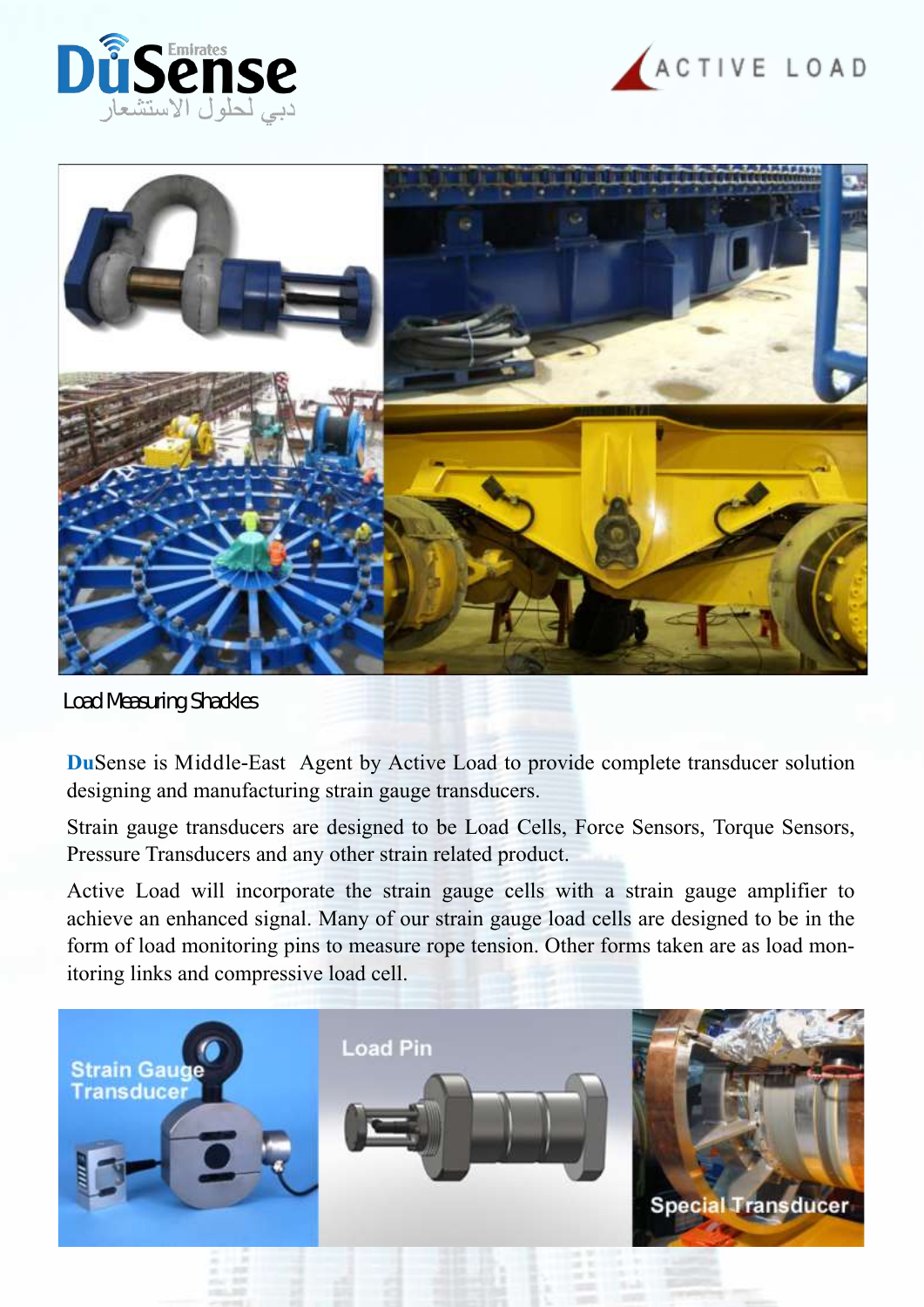



#### APPLICATIONS



Active Load has experience of strain gauge transducer applications in many industries. Having hands of experience in many of the harsh marine and construction industries we fully understand the importance of having the correct product for the application.

We understand that the strain gauge transducer, such as load pins have to be designed to meet the specification required but also complement the assembly that it is fit within.



**Lifting**—Overload protection and load monitoring are typical applications within our field of expertise.

Utilising either an under hook weighing equipment such as load measuring shackles, load monitoring or a pulley block system using load monitoring pins or clamp-on transducers, together with monitoring instrumentation a complete integrated solution can be provided.

Load monitoring pins can be incorporated into the structure of a unit to ensure a secure and robust system. Clamp-on transducers can be utilised on the hoisting cable for overload protection. We can customise the solution to meet the application for both safety and weighing.

In all cases telemetry systems can be supplied for signal transmission to a remote control centre if required.

- Crane Safety
- On-Hook Weighing
- Load Monitoring Shackle

Gantry overhead cranes require overload protection and weighing facility. Active Load can supply the strain gauge load cells and interface instrumentation. On-hook weighing is very often required for many lifting applications. Active load can supply many type of strain gauge transducers to solve problem. Many of these application require telemetry and base station systems which are able to help with.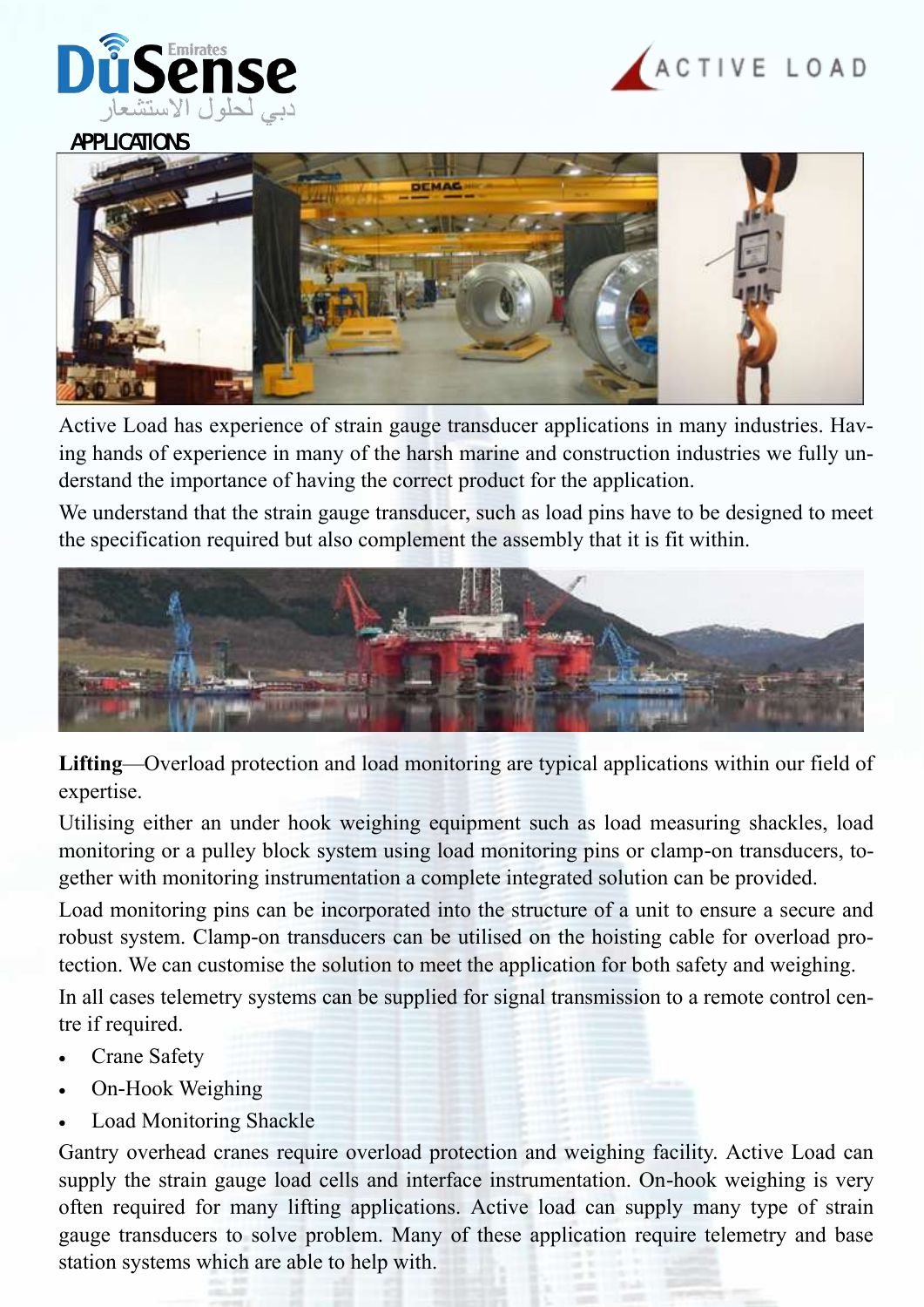





#### **Marine**

There are many marine measurements applications that Active Load have helped with.

Many of them have been applied to measuring the tension in a rope or a chain and have been achieved via either chain stopper, load shackle on the dead end of the rope or with a running line tensiometer.

Force monitoring on sub sea ploughs has been provided utilising custom designed submersible load pins with integral signal amplifiers.

Mooring forces measured by the installation of our load pins in the mooring hooks or from a running line tensiometer.

We have marine solution for you. Sub sea or surface.

- Mooring Load Monitoring
- Anchor Winch Applications
- Crane Safety
- Anchor Load Monitoring
- Telemetry Systems
- The deploying of drilling rigs are both critical and difficult and require careful monitoring. We are able to supply the critical load measuring load cells for measuring the loads in the towing lines.
- Dockside cranes require both safety systems as well as weighing facility. We are able to supply the strain gauge load cells for both the safety system and the precision weighing application.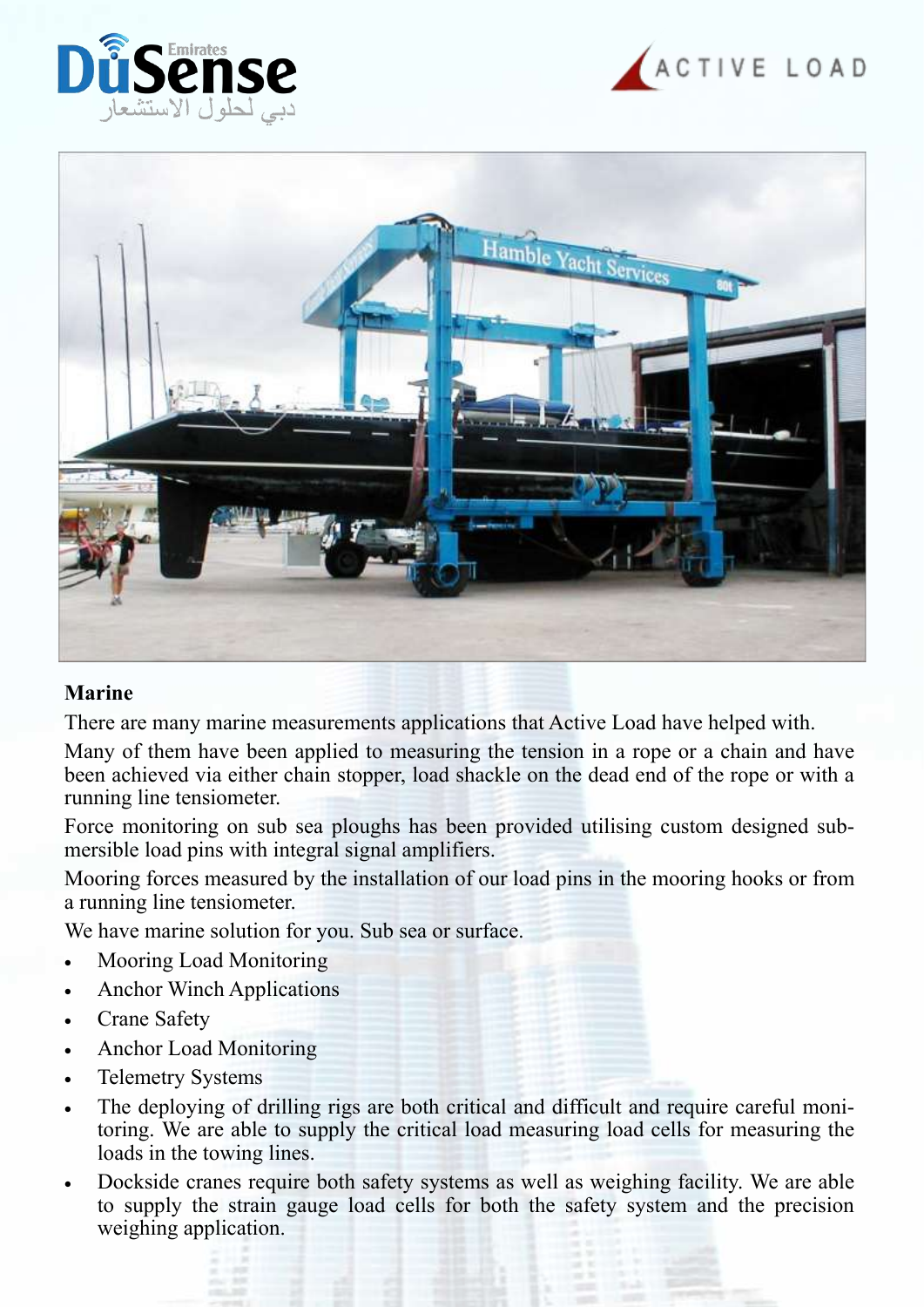



### **Oil and Gas Applications**

There are many structural forces at play in an Oil and Gas installation, too numerous to mention here. Some of the more common applications that we have undertaken include:

- Winch Load—Monitored from the base of the winch or through the cabular pulley wheel to ensure that any over tolerance loads are monitored and alarmed. We can supply compression load cells or load pins to suit every application.
- Heave Compensation—Drill String Tension is constantly measured to ensure that fatigue and force evaluation are monitored and controlled in this intrinsically safe area.
- Moorings and Load Buoys— When floating structures are used by tankers we provide measurement of mooring lines and anchor lines using a strain gauged load monitoring pin.
- Anchor Load—If the offshore structure is temporary or mobile then anchor points will be



used to secure its position. The forces on these require to be measured. We provide load pins or running line tensionmeter measurements for this application.

- Crane Load—We provide load-measuring transducers to measure load forces on the crane structure and if telemetry applications are required we can provide the remote signalling, displays and alarms.
- Pipe and Cable Laying ship required strain gauged load pins applied to the pipe support rollers.